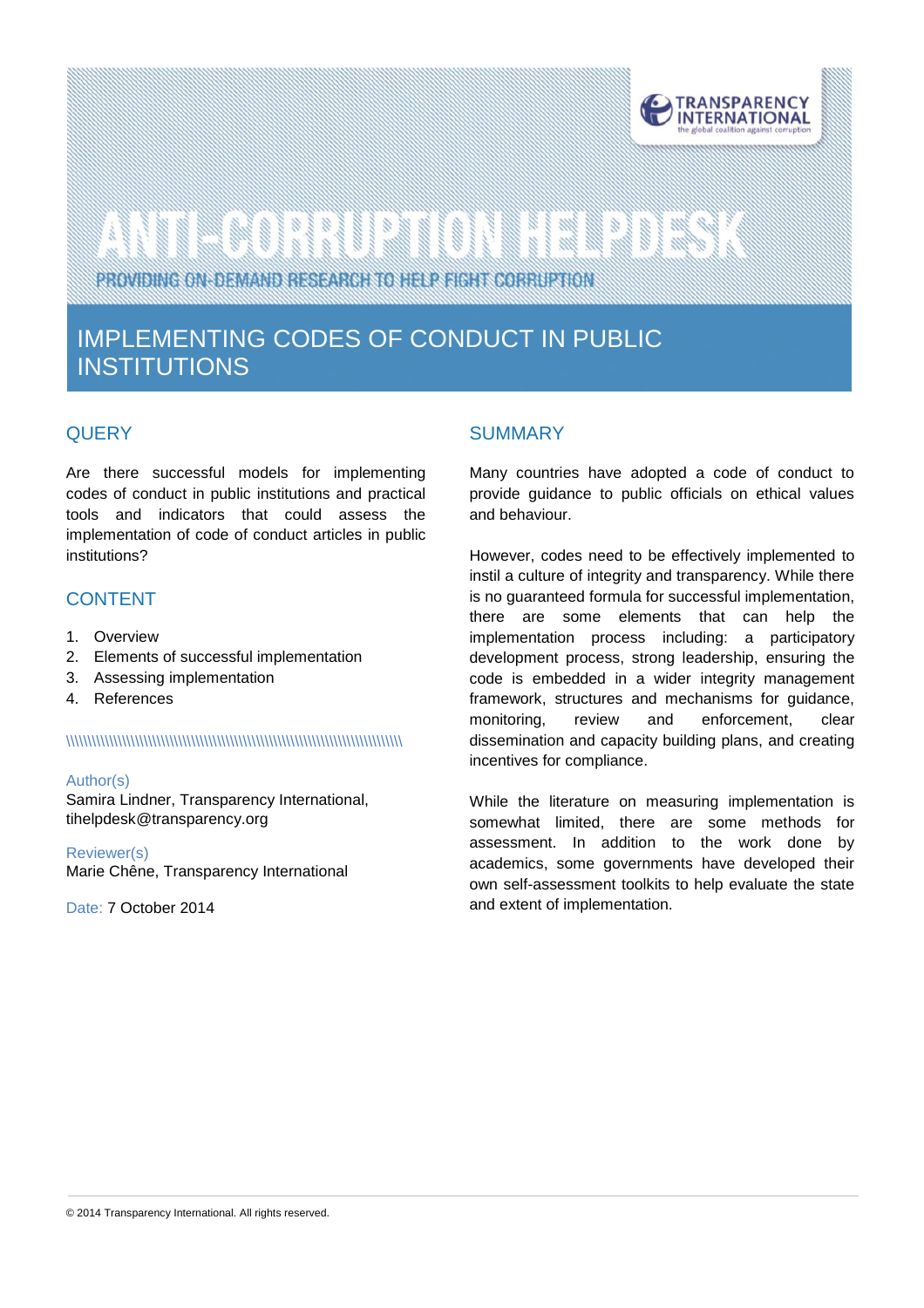#### 1. OVERVIEW

Many countries have adopted a code of conduct $1$  to provide guidance to public officials on ethical values and behaviour. These codes can be instrumental in promoting integrity, openness and transparency. The adoption of a code of conduct sends a strong signal that the organisation is committed to adhering to the highest standards of integrity and that ethical behaviour is expected from all officials (Chêne 2013). Codes of conduct can also help clarify internal procedures, insert greater transparency in the institution's management and operations as well as create standards against which the organisation can be held accountable (Chêne 2013).

The role of a code of conduct is to inform and guide thinking by helping users understand the deeper moral dimensions of any specific situation and informing them of the standards that apply to that situation and helping them through a process of ethical evaluation (IDB 2007). Codes of conduct aim to demonstrate a commitment to ethical behaviour, enhance the organisation's reputation, support harmonious relationships within the organisation, enhance relationships with third parties, manage risks associated with ethical decision-making, set out a standard of behaviour within a disciplinary framework, demonstrate effective governance arrangements, and provide effective ethical guidance and support (CCAB 2014).

While it is difficult to measure the impact of codes of conduct, their potential for impact is significant. However, their impact depends strongly on how codes of conduct are implemented. Experts agree that a code alone will do little to instil a culture of integrity and transparency. To be effective, a code must be translated into practical action and be embedded in an organisation's overall ethics framework.

#### 2. ELEMENTS OF SUCCESSFUL IMPLEMENTATION

l

While there is no exact formula for successful implementation, there are nonetheless some elements that can help in implementation, including:

- (i) a participatory development process
- (ii) strong leadership
- (iii) ensuring the code is embedded in a wider integrity management framework
- (iv) structures and mechanisms for guidance, monitoring, review and enforcement
- (v) dissemination
- (vi) building capacity
- (vii) creating incentives for compliance

#### **Participatory development process**

Before a code of conduct is implemented, it first goes through a development process. To promote successful implementation of the code, countries can consider a participatory development process, with extensive consultation with key stakeholders during each phase of the development process so that the content of the code can be owned, understood and implemented by government officials.

Participatory involvement in the development process can occur at each stage of the process. For example, in the planning phase, the Ethics Resource Centre's [Model 12 Step Development Process](http://www.shrm.org/about/documents/organization-coe.pdf) recommends creating a task force or committee consisting of a diverse group of people from the organisation that is responsible and accountable for the code's development. In the design phase of the development process, the Ethics Resource Centre recommends gathering information from stakeholders (such as the organisation's leaders, employees and volunteers) on key ethics concerns (Ethics Resource Centre 2001). This type of information can be done through interviews, focus groups or informal discussions. During the code drafting phase, the Ethics Resource Centre suggests seeking multiple perspectives on developing a code. Before the code is finalised, it should also be "field tested" to gather any final suggestions and revisions (Ethics Resource Centre 2001).

Beyond employees of the organisation, a participatory development process can also involve other stakeholders and members of the community. In Austria, for example, the 2008 code of conduct was developed by a special working group consisting of experts from all ministries and the highest offices and from regional and local authorities, as well as trade

<sup>&</sup>lt;sup>1</sup> For information on the content of codes of conduct, see the *Helpdesk answer on* [codes of conduct for local governments](http://www.transparency.org/whatwedo/answer/codes_of_conduct_for_local_governments)*.*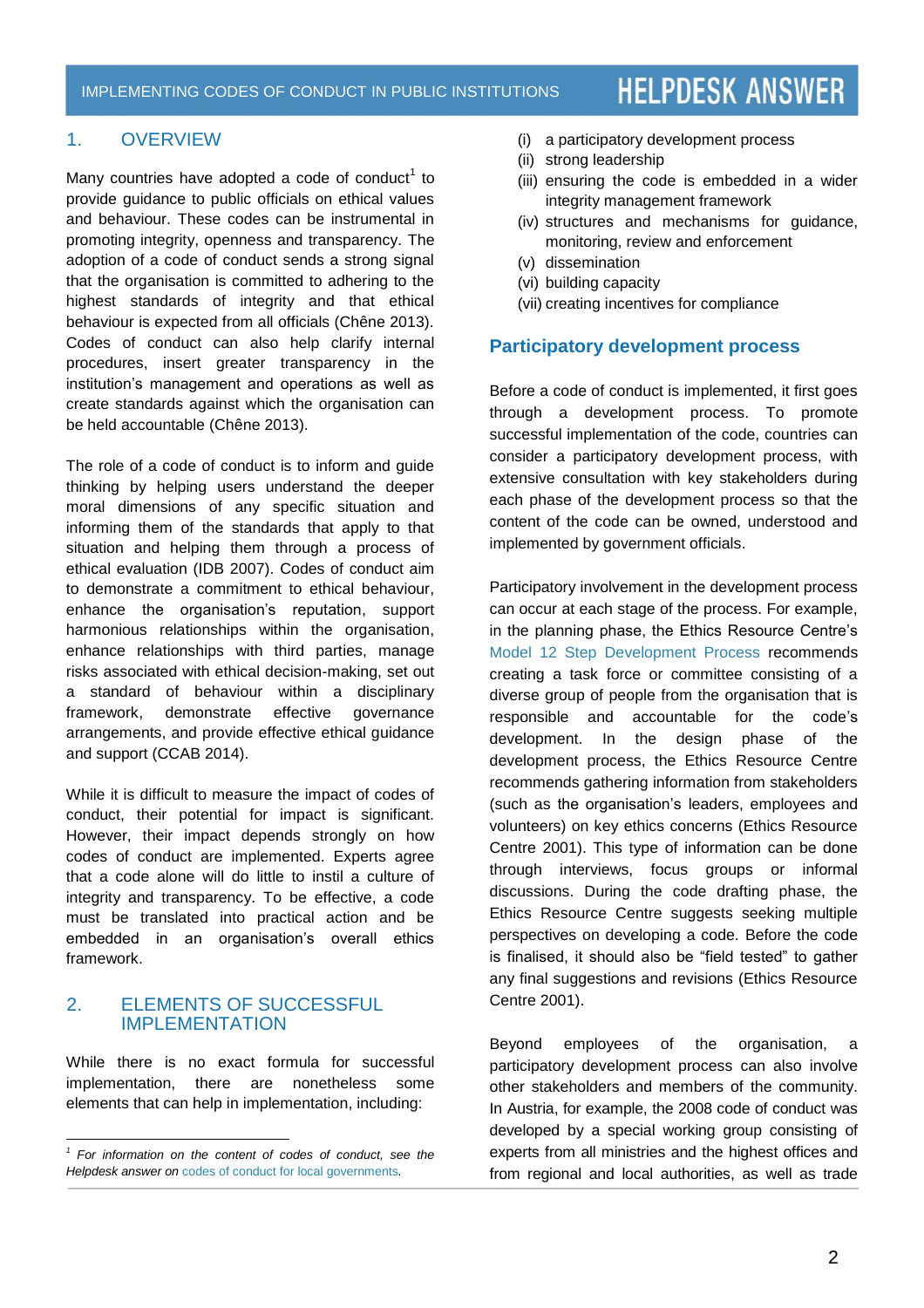unions. Input by the community and service users can also be gathered by conducting surveys to determine the values and concerns of the community and government employees and establish priorities (UN Habitat and Transparency International 2004).

#### **The role of leadership**

Leadership is crucial to both the development and the implementation of the code, as leaders of organisations help shape the norms and culture of an organisation. A code's consultation and development process should have support from the highest level of the organisation (Holm and Lillywhite 2003). Leadership buy-in should be secured from the very beginning of the process, and leaders should be informed, consulted and have an opportunity to review the code at every step (Ethics Resource Centre 2003). This will help ensure their support.

Once a code is agreed upon, it should be endorsed at the highest level to demonstrate commitment from the top (Chêne 2013). The code could include, for example, a "leadership letter" that explains the need for and importance of the code (Institute for Local Self Government 2003). In Lithuania, for example, the development of a code of ethics was endorsed by the president and supported by a Parliamentary Working Party (Lawton 2004).

As role models, leaders need to also behave in accordance with the code. One approach to the implementation of codes of conduct is to phase the adoption and to apply it to senior officials first (OECD 2010). This will set the tone from the top.

#### **Embedded in integrity management framework**

A code of conduct should be rooted in an overall integrity management or ethics framework. It should be but one measure in an integrated and sustained ethics initiative (IDB 2007).

Where an appropriate framework is already in place, this involves ensuring that the code is consistent with existing legislation and procedures in order to avoid ambiguity (Holm and Lillywhite 2003). Where such a framework is missing, it involves creating this framework as a standalone code will not effect much change (Lawton 2004).

Some elements of this framework could include, for example, access to information laws, ethical training and education programmes, strong internal and external accountability mechanisms (particularly financial ones), whistleblower protection, and complaint mechanisms (Lawton 2004, Whitton 2001). Financial disclosure programmes can also be useful. Beyond a declaration of assets, an effective financial disclosure programme can account for sources of income and be applied before officials are appointed (OECD 2010). A gifts registry can also be useful (OECD 2010).

In Austria, for example, the ethical values of its public administration are embedded in a wider legal ethics framework (OECD 2010). Ethical values are integrated in the Austrian Criminal Code, the organisational principles embodied in the constitution, the Civil Servant Service Act of 1979 and the Act on Contractual Public Employees of 1948. Similar rules can also be found in the different service laws of the Austrian provinces. To add to the existing integrity framework, a code of conduct for the civil service was issued in 2008.

#### **Structures and mechanisms for guidance, monitoring, review and enforcement**

#### *Identifying administrative structures for implementation*

Establishing a specific administrative structure with the mandate of implementation is seen as a precondition for the successful implementation of a code of conduct (OECD 2011). This involves defining a clear implementing authority that maintains continuity in implementing, monitoring and reviewing the code. The implementing authority would also be in charge of developing an implementation plan that articulates its communication and training strategies (OECD 2011).

There are different approaches, as outlined by the OECD (2011). Some countries assign the responsibility to an entity in charge of designing and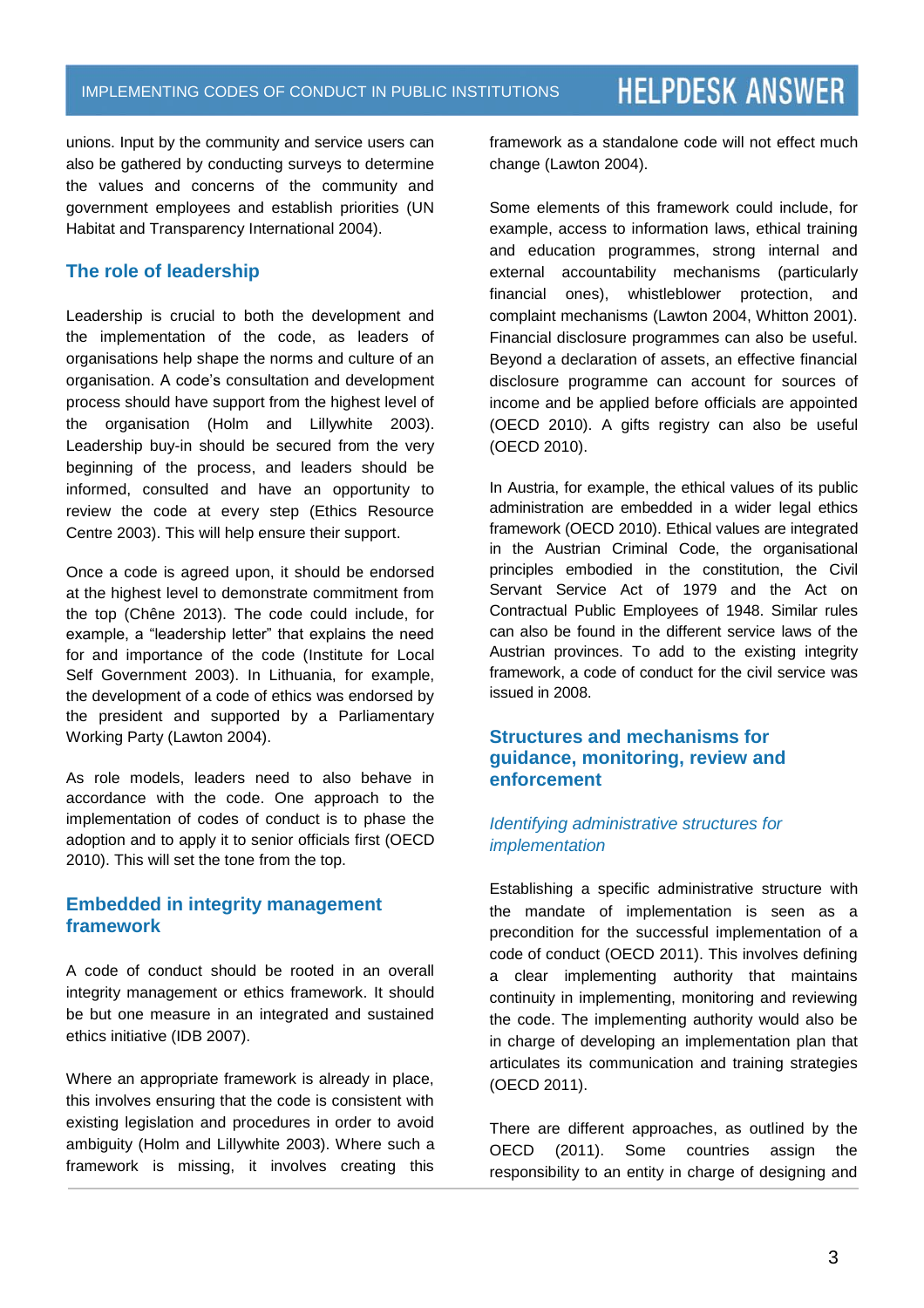coordinating administrative development. This is the case in Canada, for example, where the Treasury Board monitors the implementation of the Values and Ethics Code in departments and agencies as part of its role. Others administer the code through an entity responsible for implementing human resource policies, such as in Australia.

Some countries create a new implementing public entity such as a citizen's board or an ethics commission, as is the case in the State of Ohio in the United States (see below). In fact, the State of Ohio in the United States was among the first states to create a uniform Code of Ethical Conduct (OECD 2010). It enacted new ethical standards for all public officials and employees of the state, both at state and local level within Ohio, whether elected, appointed or serving in civil service positions.

The Ohio Ethics Commission, composed of citizen members, has jurisdiction over the Ethics Law (OECD 2011). The commission was established to ensure the implementation of the Code of Ethical Conduct, provide guidance to public officials on the code, monitor the disclosure of financial interests of public officials and investigate conflict of interest situations.

Ohio's code of conduct and its implementation has also served as an example to other countries. According to a study by the OECD (2010), the longstanding implementation of Ohio's code of conduct provided long-term perspectives for the government of Jordan in implementing its own code of conduct in the public sector.

#### *Guidance*

Following the establishment or identification of appropriate administrative structures, these structures need to have systems and a mandate in place so that they can effectively guide and monitor the implementation process as well as enforce it in practice.

As the OECD (2010) notes, the first months of implementation in particular are sure to bring many unforeseen questions about the code, its application and interpretation. Effective integrity programmes therefore provide guidance on ethical dilemmas.

Human Resources and Skills Development Canada<sup>2</sup> (HRSDC), the Canadian government department responsible for developing, managing and delivering social programmes and services, provided guidance to employees on the code of conduct by developing toolkits, presentation decks on the code, frequently asked questions fact sheets and code-related games (HRSDC 2013).

Another approach for offering guidance to employees is, as part of the implementing administrative structure, to set up an independent mechanism (such as an ethics committee) that allows staff to raise ethical issues and provides guidance for solving those issues. This gives officials the means to seek advice about a matter before they act. These mechanisms require confidentiality of the requestor's identity and the ability to confidently rely on the advice given (OECD 2010).

Some institutions have also trained a number of "ethic guides" across the institution; as an internal resource for their peers, they provide support in working with ethical dilemmas and taking action where appropriate (Holm and Lillywhite 2003). This is the case in one of Canada's governmental units, which has supported a regional advisor position within the branches of each of Canada's four regions to reinforce the rollout of the code (HRSDC 2013).

In the US, some government agencies have hired ethics advisors and counsellors to help staff with advice on ethical dilemmas, settle disagreements and provide oversight of the ethics infrastructure (Michael and Hajredini 2011).

#### *Monitoring and review*

Successful implementation also requires effective monitoring of breaches of the code as well as reviewing and updating the code itself.

An effective monitoring system can help track to what extent the code is being adhered to or transgressed against. A monitoring system can also identify trends on ethics and integrity across the organisation. However, this requires having a system in place that allows this kind of sharing of information between different branches and departments (HRSDC 2013).

 $\overline{a}$ *<sup>2</sup> Rebranded to "Employment and Social Development Canada" in 2014.*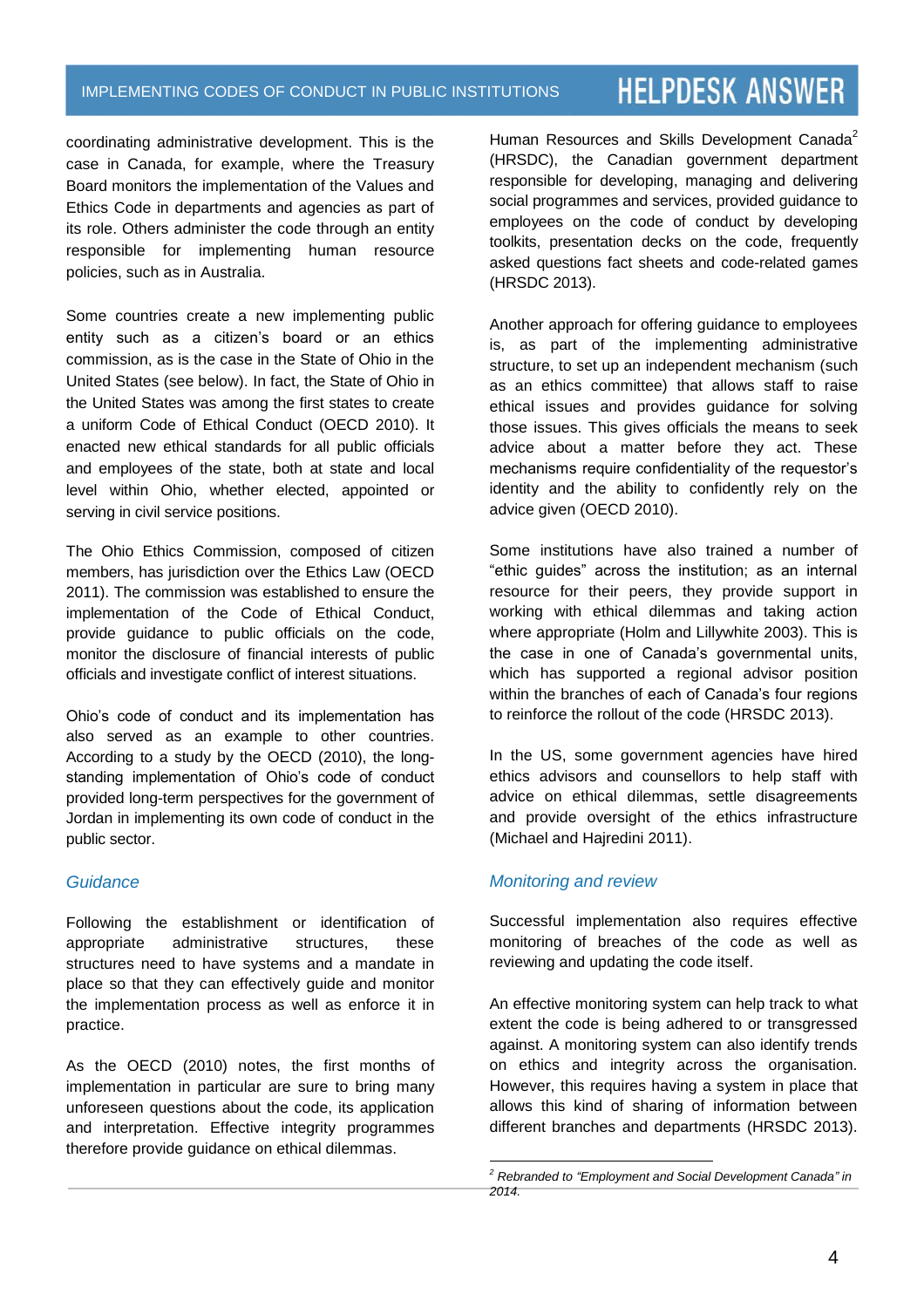Without such information sharing, there is a risk that senior management do not have a comprehensive understanding of ethics and integrity risks at the organisation and may impact management's ability to make effective ethics-related decisions in the future.

A monitoring process can also help provide information to determine whether a code of conduct needs revisiting. After all, a code of conduct that is not contemporary becomes irrelevant. Therefore, codes, guidelines and any related information should continually be revisited in light of any changes that may occur in the organisation or its environment (Ethics Resource Centre 2001). This can also send a message to employees that ethics is an area that requires – and in fact receives – ongoing attention (Ethics Resource Centre 2001).

Other sources of information for this type of review are public feedback and complaints mechanisms (Michael and Hajredini 2011). Most government agencies now use feedback and complaint hotlines to monitor the ethics-related behaviour of civil servants (Michael and Hajredini 2011). Usually a specialised unit collects complaints and forwards those involving potential crimes to the police and those involving ethical violations to the person's supervisor, human resources department and the in-house counsel (Michael and Hajredini 2011). Conducting regular or ad hoc surveys of individuals using government services can also provide information on not only customer satisfaction of the service but also report on any unethical experiences (Michael and Hajredini 2011).

#### *Enforcement*

Consequences, enforcement and the consistent application of disciplinary procedures to an employee who has committed a breach of the code is seen as a key element of every employee management framework (HRSDC 2013). It is no different for the enforcement of a code of conduct. Ensuring continuous enforcement of the code is therefore a crucial element of its implementation. This involves creating procedures for investigating allegations and imposing sanctions on those who violate the code (Chêne 2013). It may also require determining jurisdiction and identifying which governmental entity or independent agency will have authority to interpret and enforce the code (Chêne 2013).

Moreover, an effective enforcement programme can also include publicising breaches and discussing disciplinary actions stemming from an investigation with employees (HRSDC 2013). This helps raise awareness to the consequences and ensure consistency of disciplinary action (HRSDC 2013). It also shows that application of the code is taken seriously. In addition, code violations and subsequent disciplinary procedures can also serve as case studies that can be used to make ethics and integrity relevant to employees' daily activities and serve as a deterrence tool (HRSDC 2013).

#### **Dissemination**

A code's implementation depends on the awareness of those the code applies to. Therefore, a crucial element of implementation is dissemination of the code. Officials need to be aware of the code and to understand the rules, obligations and expectations of the standards to which they must adhere.

When designing and developing a dissemination plan, organisations should think carefully about who needs the information and how one can best get it to them in an effective manner. Communication can take many forms including ethics training, newsletter articles, posters, e-mails, formal and informal discussions of ethics. The code could also be launched at an event involving the institution's leadership and other important contributors to the code (Ethics Resource Center 2001). The code should also be promoted externally as well as internally, by, for example, talking up the code in presentations and with community leaders (Institute for Local Self Governance 2003).

Dissemination can also begin before an employee is even hired. The Institute for Local Self Governance (2003) suggests "recruiting with ethics in mind." Namely, the code of conduct could be referred to in application material, an ethical dilemma question could be included in the interview and organisations could require the code to be signed upon joining the team.

Every organisation needs a process for ensuring that its code and its supporting communications and training strategies continue to reflect the organisation's ethical priorities (Ethics Resource Centre 2003). After all, a code that is not current is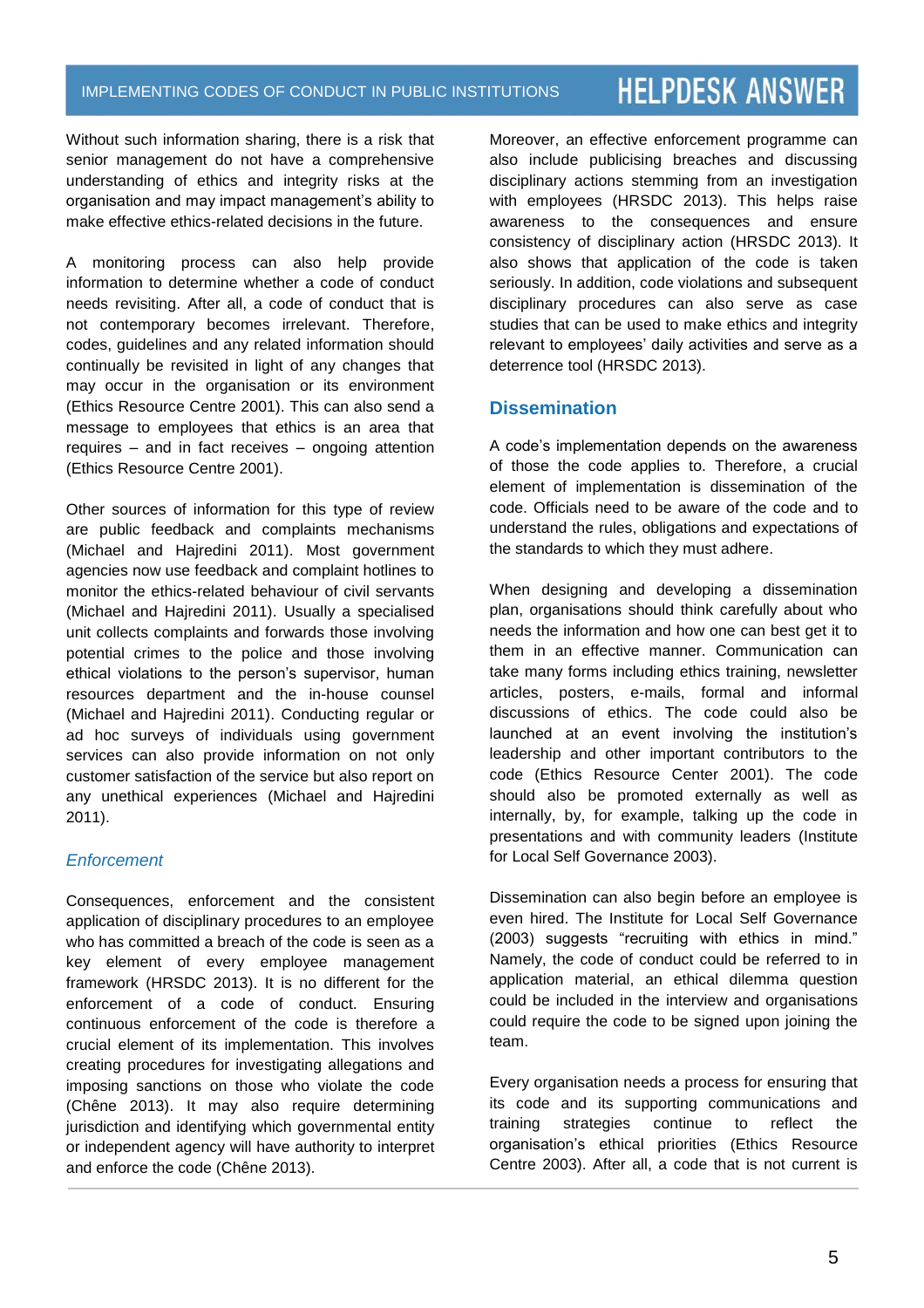also one that is not relevant (Ethics Resource Centre 2003).

There have been some innovative approaches to bringing codes to life. For example, in the city of Amsterdam in the Netherlands, the municipal government summarised the key points of its code of conduct on a small card that is distributed to all employees, temporary employees and contractors (Nijhof et al. 2003). One department even invited theatre actors to organise a performance about the code (Nijhof et al. 2003). In Austria, the code of conduct was communicated through articles in newspapers and special informational events (OECD 2010).

It is also important that the code is distributed to those who do business with the organisation. For example, it could be attached to requests for proposals and calls for applications or generally mailed to all vendors (Institute for Local Self Governance 2003). In countries such as UK or Australia much of the work of the public services is contracted out, so it is important to disseminate the code to contractors (Lawton 2004).

#### **Building capacity**

Beyond raising awareness, experts also advocate for building capacity as some unethical practices can result from ignorance and incompetence (Lawton 2004). Training courses can help staff internalise the ethical thinking that shapes the code and defines the organisation's values and principles (IDB 2007). There are various types of capacity-building activities, including competency-based trainings that strengthen knowledge of the subject-matter, reasoning skills, problem-solving skills, advocacy skills, self-awareness and consensus-building skills (Chêne 2011).

It has also been argued that capacity-building strategies should be adapted to the ability of each organisation's employee base to follow ethical rules (Michael and Hajredini 2011). These strategies should help strengthen the skills needed to resolve ethical dilemmas and provide mentoring and on-thejob training to staff who are willing but not able to follow ethical rules (Michael and Hajredini 2011).

Many countries have carried out training programmes

in their public institutions. For example, in order to ensure effective implementation of the Austrian code of conduct, a special training programme based on a multi-level training approach was launched by the Federal Administration Academy in March 2009 (OECD 2010).

In Jordan, many of the respective public institutions have their own training programmes to train employees about both the national and institutional codes of conduct (OECD 2010). However, due to the varying degrees of capacity and ethical awareness, experts suggest that it is also important to train the trainers (OECD 2010). Some also suggest using different, more interactive activities during training, such as role playing, joint problem-solving and the use of hypothetical situations (OECD 2010).

#### **Creating incentives for compliance**

Creating incentives for compliance is seen to be particularly important in public institutions in which staff do not have the desire to follow ethical rules (Michael and Hajredini 2011). Interviews with Jordanian officials in the course of a 2010 OECD study found that officials indicated that codes of conduct will only work when the emphasis is on incentives rather than punishment. Creating incentives for compliance may therefore help in successfully implementing codes of conduct.

There are many approaches to creating incentives. One of these includes linking adherence to codes of conduct to performance management policies and systems. These can begin early on. In the municipality of Amsterdam in the Netherlands, managers provide employees with an introduction to the code during the first appraisal interviews (Nijhof et al. 2003).

In the Jordanian civil service, several institutions employ specific incentive systems. In the Audit Bureau, incentives and bonuses are linked to employee performance evaluations that also include elements on integrity, transparency, credibility and impartiality in work (OECD 2010). The incentives that are offered in return for positive performance reviews range from free training in English to financial assistance in the form of housing loans funded by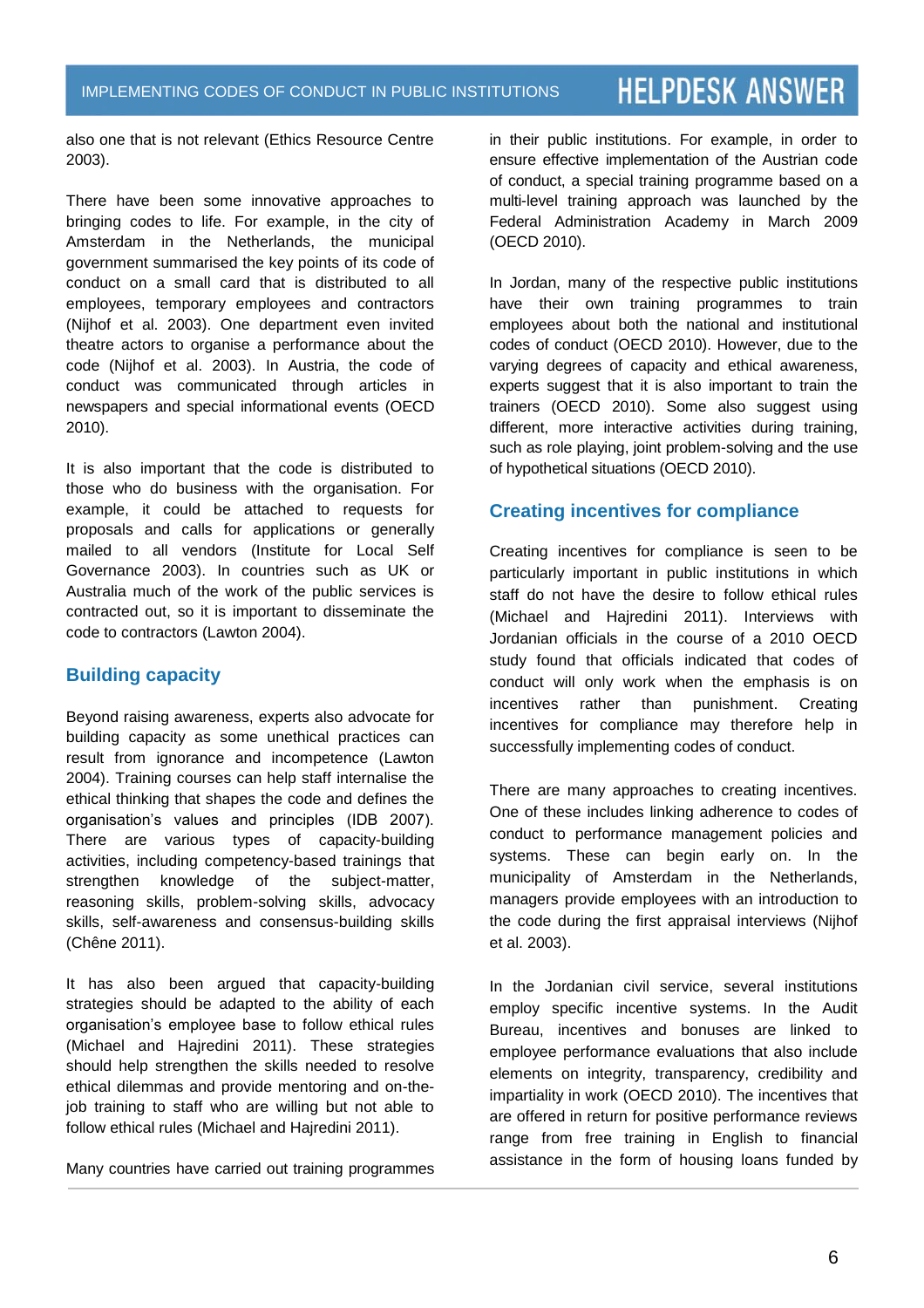employee contributions (OECD 2010).

#### 3. ASSESSING IMPLEMENTATION

There are a limited number of resources on assessing the implementation of codes of conduct. Many of the assessments that are carried out are self-assessments by government institutions themselves and it is not always possible to access the results or see the methodologies or the tools and indicators used for assessment. Nevertheless, there are some examples and case studies that provide useful information.

#### **Nijhof et al. self-evaluation model**

#### *Methodology and indicators*

One of the few academic papers on assessing code of conduct implementation is the assessment carried out by Nijhof et al. (2003). Their assessment model is based on the self-evaluation methodology that is used by management systems such as the European Foundation for Quality Management<sup>3</sup> (EFQM) model. Nijhof et al. (2013) use this model under the premise that a code of conduct is to be a starting point from which to shape a responsible organisation. Through this self-evaluation – carried out through questionnaires sent to a cross-section of the organisation – an organisation can see to what extent it has taken action to improve its track record in various fields and determine which activities deserve priority. The assessment method can also be used by stakeholders who wish to know to what extent an organisation attends to its code of conduct.

Nijhof et al. (2003) have developed a list of indicators that could be used in these assessments. They are categorised by the different processes in organisational "responsibilisation"<sup>4</sup> (identifying and removing barriers, coding, internalisation, enacting, monitoring, accountability) and the different organisational areas (leadership, policy and strategy, people, resources, processes). These indicators are:

- (i) Identifying and removing barriers: incidents and dilemmas are being consistently registered and categorised.
- (ii) Coding: the code reflects concrete dilemmas which occur in daily business practice.
- (iii) Internalisation: the code contains indications which refer directly to the activities of the employees.
- (iv) Enacting values: there are short feedback loops so that employees are quickly informed whether or not they have behaved according to the code.
- (v) Monitoring: internal process risks are registered and monitored whenever possible.
- (vi) Accountability: exemplary projects are transparently and widely communicated within the organisation.
- (vii) Leadership: the head of the organisation consequently indicates what the important values within operational management are.
- (viii) Policy and strategy: the strategic policy of the organisation indicates the long-term importance of the code of conduct.
- (ix) People: the code serves as a framework for formal and informal functioning and appraisal interviews.
- (x) Resources: the organisation is prepared to concede to financial results if the code demands it.
- (xi) Processes: the organisation has made a risk inventory to discover bottlenecks concerning responsible and irresponsible behaviour.

#### *In practice: the city of Amsterdam*

Based on these indicators, Nijhof et al. (2003) organised a self-evaluation that was carried out in the municipal government of Amsterdam to test the practicality of their assessment. The municipality developed a code for the entire municipality in 1998 following a series of fraud and corruption incidents. The code is but one element of the integrity policy of the municipality and it includes mandatory selfassessments by each department and each district of the municipality. The self-assessments led to the conclusion that the integrity policy needed improvement in all departments and districts. As such, a Bureau of Integrity was set up in 2001 that

 *3 The EFQM model determines the strengths and weaknesses of an organisation and identifies areas for improvement. 4 The process of enhancing organisational responsibility and also moral competence of individuals within the organisation.*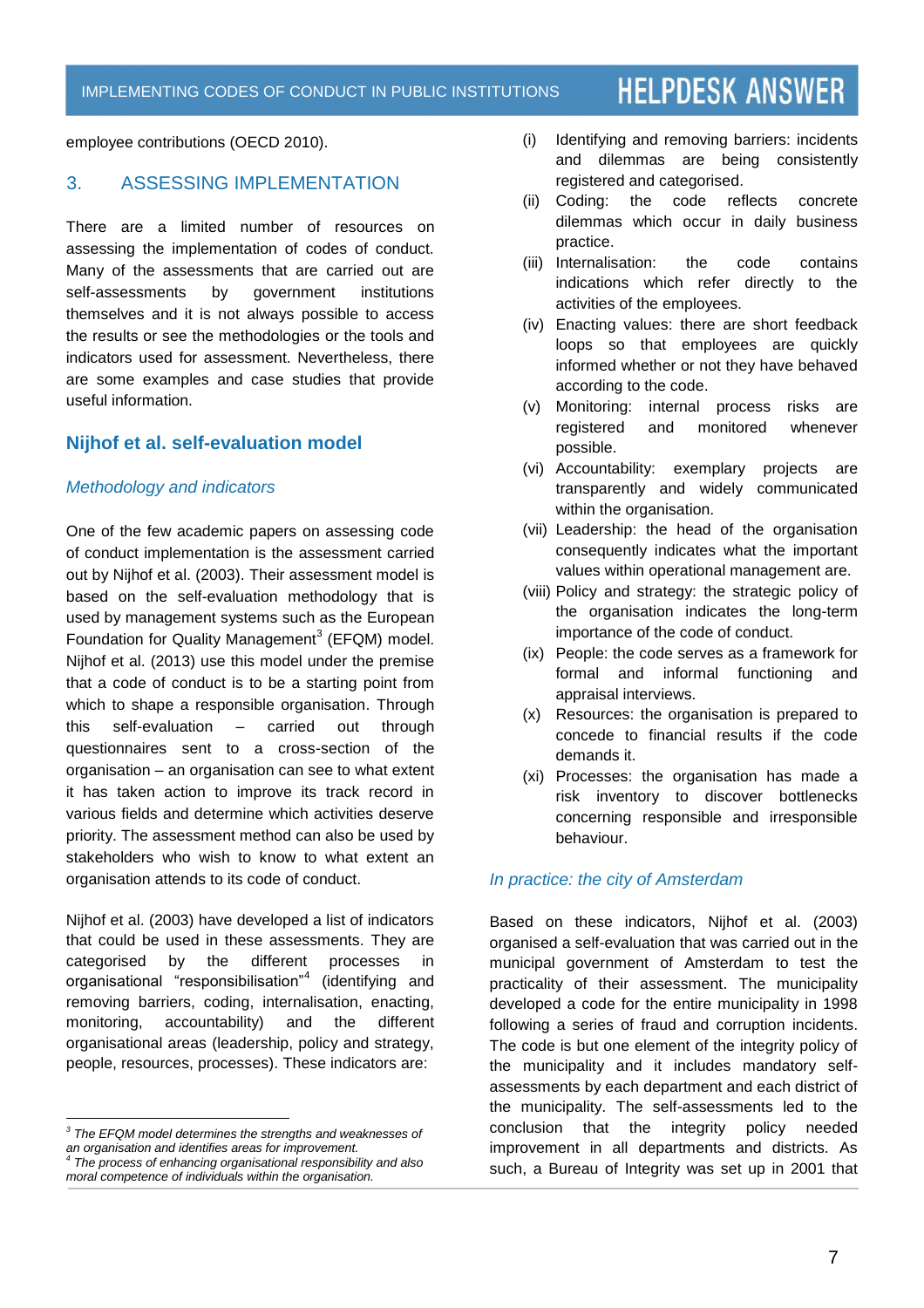was tasked with facilitating the implementation of the code in the various departments of the municipality.

To assess the status and effectiveness of implementation, the self-evaluation was carried with managers of different departments and city boroughs, in particular those managers who contributed to the implementation of the code of conduct. The evaluation found that overall the enactment of the code was seen to be relatively underdeveloped (Nijhof et al. 2003). For example, though the municipal government intended to translate the principles of the code in clear guidelines, some of these guidelines sent contradicting messages to the employees. Specifically, although it was decided that employees could accept no gift whatsoever, the code allowed employees to accept gifts with a value below  $€45$ . The evaluation therefore highlighted important weaknesses in implementation.

#### **Self-assessment checklists**

Some countries carry out regular self-assessments of their implementation. In New Zealand, for example, the State Services Commission has published a checklist that departments can use to determine the status of their implementation of the Commissioner's code of conduct, which describes the core principles and standards of conduct of public servants.

The checklist is organised to reflect the six elements of "trustworthiness" that state services are encouraged to use. Below is an extract of some of the items of this checklist, as these may be able to serve as indicators for others:

- (i) Element 1: agencies of the state services have standards of integrity and conduct that meet the State Services Commissioner's minimum standards.
	- Ensure that all policies, procedures and training are consistent with the code of conduct. Specify in employment agreements that staff are subject to the standards of the code.
- (ii) Element 2: agencies of the State Services promote their standards of integrity and conduct.
	- State service organisations assist understanding and compliance by,

inter alia, displaying the code in work areas, tea rooms, meeting rooms, etc., ensuring the code is available on the organisation's intranet, and integrating training courses on the code of conduct in induction courses.

- (iii) Element 3: standards of integrity and conduct are integrated into the behaviour of state servants.
	- Organisations include the achievement of high standards of integrity and conduct in performance review processes, ensure that integrity standards are identified in selection criteria for jobs and send the code to candidates prior to job interviews.
- (iv) Element 4: managers model the standards of integrity and conduct in their behaviour.
	- Leaders throughout the organisation encourage regular discussion of the standards as they apply to the work of their organisation and require direct reports on actions taken to promote the code.
- (v) Element 5: the consequences for behaviour that breaches the standards of integrity and conduct are known by state servants.
	- Ensure process for reporting behaviour that breaches the code is available on the intranet, staff manual or other conduct-related documents. Organisations also ensure that there is feedback to staff who report concerns about possible code breaches acknowledging their commitment to reinforcing the code.

#### **Internal audits**

Many countries carry out internal audits of their government agencies. In addition to checking for fraud, these audits can help identify major risks which should be included in a code of conduct, assess its effectiveness and provide recommendations for improving performance (Michael and Hajredini 2011). In assessing its effectiveness, internal audits can assess the extent to which codes and regulations actually change behaviour, the extent of compliance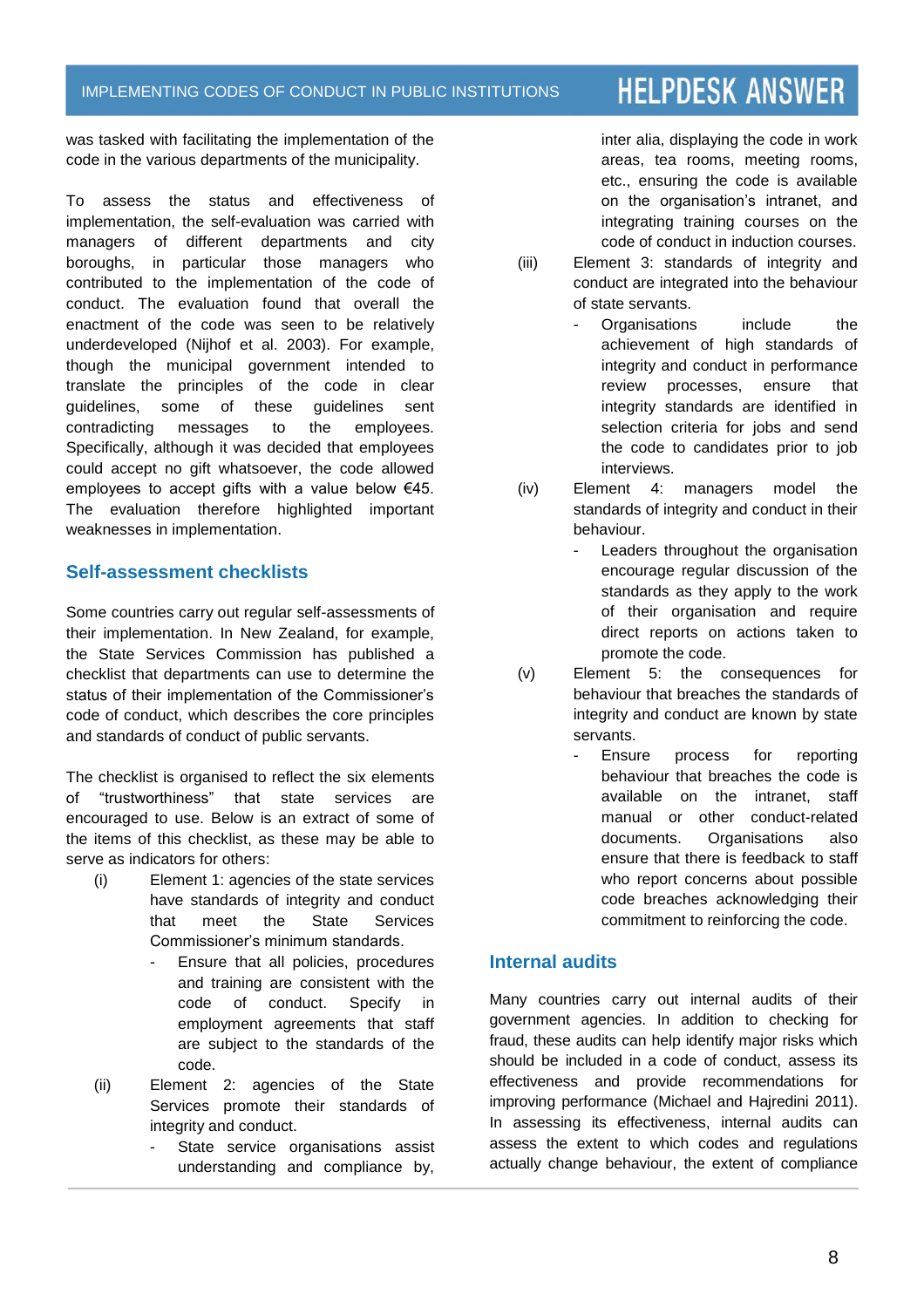with various provisions of the code or look at the working arrangements related to the code (Michael and Hajredini 2011).

For example, Human Resources and Skills Development Canada recently carried out an audit to determine the implementation of the code of conduct in the department. The auditors reviewed the key documents relating to the code and its implementation policies, interviewed stakeholders and conducted walkthroughs of processes related to breaches of the code (HRSDC 2013). Auditors interviewed the functional leaders of the code as well as representatives from the Office of Informal Conflict Resolution and representatives from the four regions to assess the effectiveness of the policies, tools and guidelines used to promote awareness and develop knowledge around the code.

Overall, the audit found that the department had adequately implemented the code across the regions and branches using a variety of outreach, awareness and communication activities. However, it also noted some areas for improvement (HRSDC 2013). For one, it concluded that the OVE should have a formal monitoring and reporting framework in place that ensures that communication and training activities are appropriately monitored and adjusted as needed. The audit also noted that the OVE needs clarity in its objectives and vision, otherwise it may risk that the application of the code is inconsistent across regions and branches. Lastly, as the department does not widely publicise breaches or discuss disciplinary actions, there is limited awareness of consequences of breaches of the code, thus risking inconsistency of disciplinary actions.

As a response to the audit, the department's management has committed to alleviating the noted areas of improvement including developing a monitoring framework, a planning process for developing a clear vision and objectives, and a forum of senior management to discuss statistics and trends in ethics and integrity (HRSDC 2013).

#### 4. REFERENCES

Consultative Committee of Accountancy Bodies (CCAB). 2014. *Developing and Implementing a Code of Ethical Conduct: A Guide for Businesses and Other Organisations*. [http://www.ccab.org.uk/PDFs/Code\\_Guidance\\_final\\_SG\\_A](http://www.ccab.org.uk/PDFs/Code_Guidance_final_SG_Amends2.pdf)

#### [mends2.pdf](http://www.ccab.org.uk/PDFs/Code_Guidance_final_SG_Amends2.pdf)

Chêne, M. 2013. *Codes of Conduct for Local Governments*. Transparency International Anti-Corruption Helpdesk answer.

[http://www.transparency.org/whatwedo/answer/codes\\_of\\_c](http://www.transparency.org/whatwedo/answer/codes_of_conduct_for_local_governments) [onduct\\_for\\_local\\_governments](http://www.transparency.org/whatwedo/answer/codes_of_conduct_for_local_governments)

Chêne, M. 2011.*Overview of Discussions, Approaches and Actors in Public Service Integrity.* U4 Expert Answer. Available upon request [\(tihelpdesk@transparency.org\)](mailto:tihelpdesk@transparency.org).

Ethics Resource Centre. 2003. "What To Do After Your Code of Conduct Is Written." [http://www.ethics.org/resource/what-do-after-your-code](http://www.ethics.org/resource/what-do-after-your-code-conduct-written)[conduct-written](http://www.ethics.org/resource/what-do-after-your-code-conduct-written)

Ethics Resource Centre. 2001. *A Guide to Developing your Organization's Code of Ethics.* <http://www.shrm.org/about/documents/organization-coe.pdf>

Hine, D. (2005) *Codes of Conduct for Public Officials In Europe: Common Label, Divergent Purposes*. International Public Management Journal.

Holm S. and Lillywhite, S. 2003. *Turning Values into Action: Developing a Code of Ethical Behaviour.*  www.bsl.org.au/pdfs/turning\_values\_into\_action.pdf

Human Resources and Skills Development Canada (HRSDC). 2013. *Audit of the Implementation of the Code of Conduct, November 2013*. [http://www.esdc.gc.ca/eng/publications/audits/2014/25/inde](http://www.esdc.gc.ca/eng/publications/audits/2014/25/index.shtml) [x.shtml](http://www.esdc.gc.ca/eng/publications/audits/2014/25/index.shtml)

Inter-American Development Bank (IDB). 2007. *Formulating and Implementing an Effective Code of Ethics: Comprehensive Guidance Manual for Public Institutions*. [http://www.developmentvalues.net/files/Papers/IDB%20Co](http://www.developmentvalues.net/files/Papers/IDB%20Code%20Manual%20Feb%2007.pdf) [de%20Manual%20Feb%2007.pdf](http://www.developmentvalues.net/files/Papers/IDB%20Code%20Manual%20Feb%2007.pdf)

Institute for Local Self Government. 2003. *Developing a Local Agency Ethics Code: A Process-Oriented Guide*. [http://www.ca-ilg.org/sites/main/files/file](http://www.ca-ilg.org/sites/main/files/file-attachments/resources__20426.Complete_Developing_Local_Agency_Ethics_Code_Guide.pdf)[attachments/resources\\_\\_20426.Complete\\_Developing\\_Loc](http://www.ca-ilg.org/sites/main/files/file-attachments/resources__20426.Complete_Developing_Local_Agency_Ethics_Code_Guide.pdf) [al\\_Agency\\_Ethics\\_Code\\_Guide.pdf](http://www.ca-ilg.org/sites/main/files/file-attachments/resources__20426.Complete_Developing_Local_Agency_Ethics_Code_Guide.pdf)

Lawton, A. 2004. "Developing and Implementing Codes of Ethics." *Viesoji Politika ir Administravimas*. Vol. 7. [https://www.mruni.eu/lt/mokslo\\_darbai/vpa/archyvas/dwn.p](https://www.mruni.eu/lt/mokslo_darbai/vpa/archyvas/dwn.php?id=239876) [hp?id=239876](https://www.mruni.eu/lt/mokslo_darbai/vpa/archyvas/dwn.php?id=239876)

OECD. 2011. *Code of Conduct for the Civil Service: Palestinian Authority Benchmarking Report*. Joint Learning Studies.

<http://www.oecd.org/mena/governance/50402442.pdf>